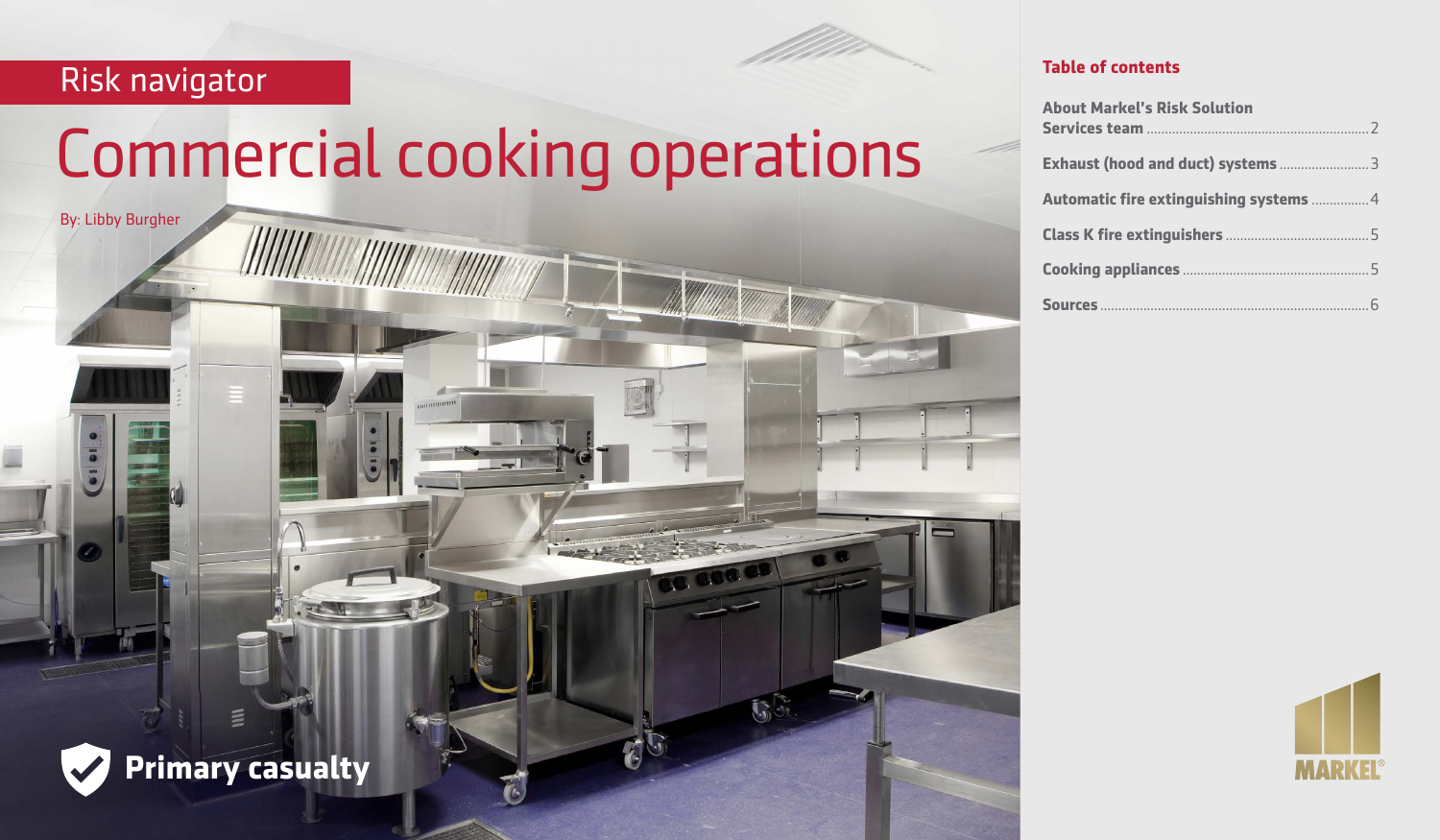#### **About Markel's Risk Solution Services team**

**Risk Solution Services** provides technical insight related to existing and potential insured risk at Markel. The team partners with our customers, claims, and underwriters to educate on both current and future risk trends and supports our clients with a broad offering of risk management solutions.

E-mail our team at [risksolutions@markel.com.](mailto:https://www.nhtsa.gov/equipment/car-seats-and-booster-seats)



This document is intended for general information purposes only, and should not be construed as advice or opinions on any specific facts or circumstances. The content of this document is made available on an "as is" basis, without warranty of any kind. This document can't be assumed to contain every acceptable safety and compliance procedures or that additional procedures might not be appropriate under the circumstances. Markel does not guarantee that this information is or can be relied on for compliance with any law or regulation, assurance against preventable losses, or freedom from legal liability. This publication is not intended to be legal, underwriting, or any other type of professional advice. Persons requiring advice should consult an independent adviser. Markel does not guarantee any particular outcome and makes no commitment to update any information herein, or remove any items that are no longer accurate or complete. Furthermore, Markel does not assume any liability to any person or organization for loss of damage caused by or resulting from any reliance placed on that content.

\*Markel Specialty is a business division of Markel Service, Incorporated, the underwriting manager for the Markel affiliated insurance companies.

© 2020 Markel Service, Incorporated. All rights reserved.

Page 2 of 6



#### **Table of contents**

| <b>About Markel's Risk Solution</b>    |
|----------------------------------------|
|                                        |
| Automatic fire extinguishing systems 4 |
|                                        |
|                                        |
|                                        |

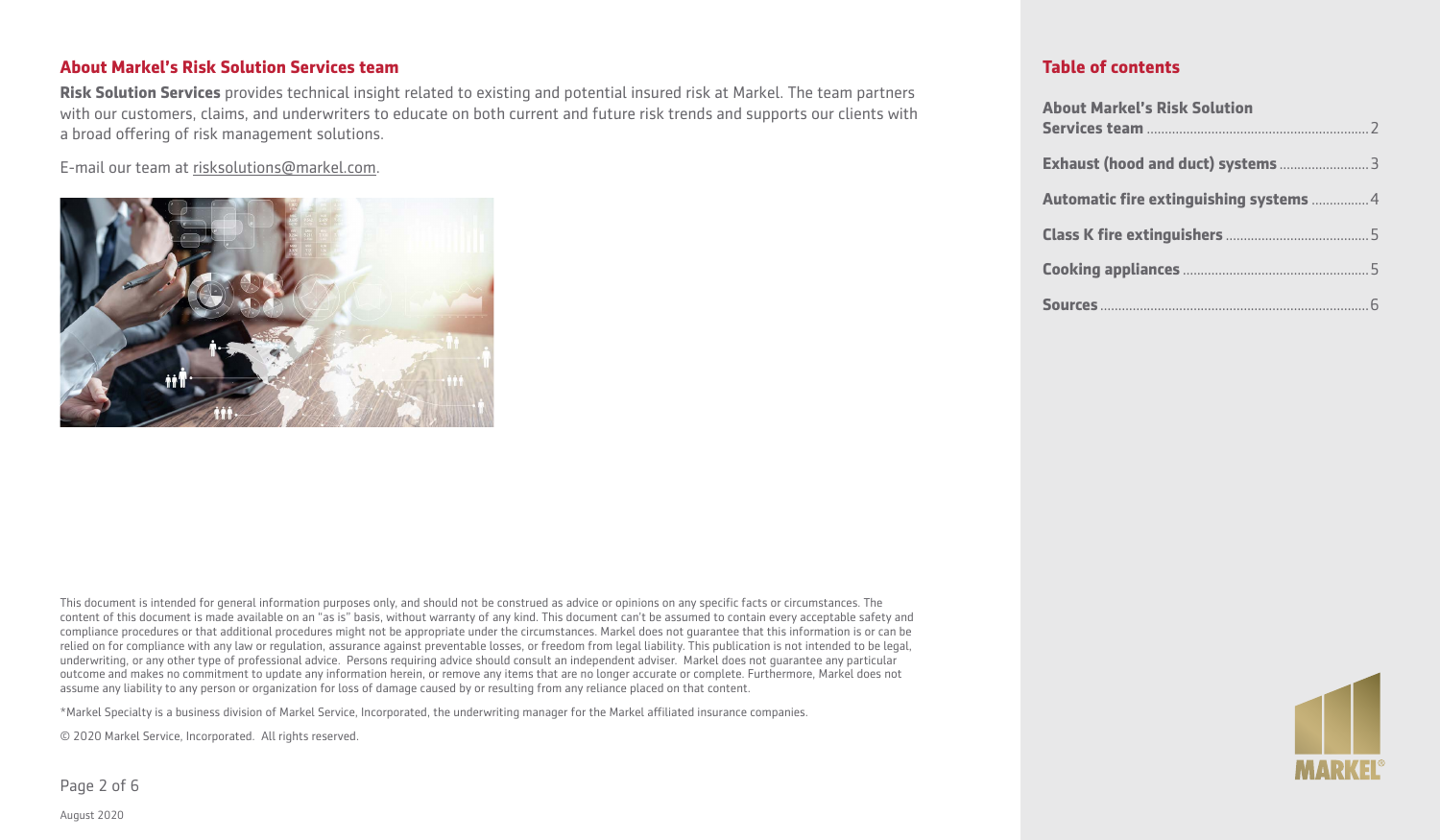# **Exhaust (hood and duct) systems**

An exhaust system must protect cooking equipment used in processes producing smoke or grease-laden vapors.

- Adequate hood clearances must be maintained for combustible materials.
- Lighting in the hood must be protected by glass vapor globes.

Baffle filters must be UL-listed and placed in the hood without any gaps. They must be cleaned in-house frequently (i.e., weekly). Non-approved mesh filters should not be used instead of UL-listed baffle filters.

Systems must be professionally serviced and tagged (frequency dependent on cooking style):



| NFPA 96 - Table 11.4 schedule of inspection for grease buildup |                             |
|----------------------------------------------------------------|-----------------------------|
| <b>Type or volume of cooking</b>                               | <b>Inspection frequency</b> |
| Systems serving solid fuel cooking operations                  | Monthly                     |
| *Systems serving high-volume cooking operations                | Quarterly                   |
| Systems serving moderate-volume cooking operations             | Semiannually                |
| +Systems serving low-volume cooking operations                 | Annually                    |

\* High-volume cooking operations include 24-hour cooking, charbroiling, and wok cooking.

+ Low-volume cooking operations include churches, day camps, seasonal businesses, and senior centers.

# **Table of contents**

| <b>About Markel's Risk Solution</b>    |
|----------------------------------------|
|                                        |
| Automatic fire extinguishing systems 4 |
|                                        |
|                                        |
|                                        |



Page 3 of 6

August 2020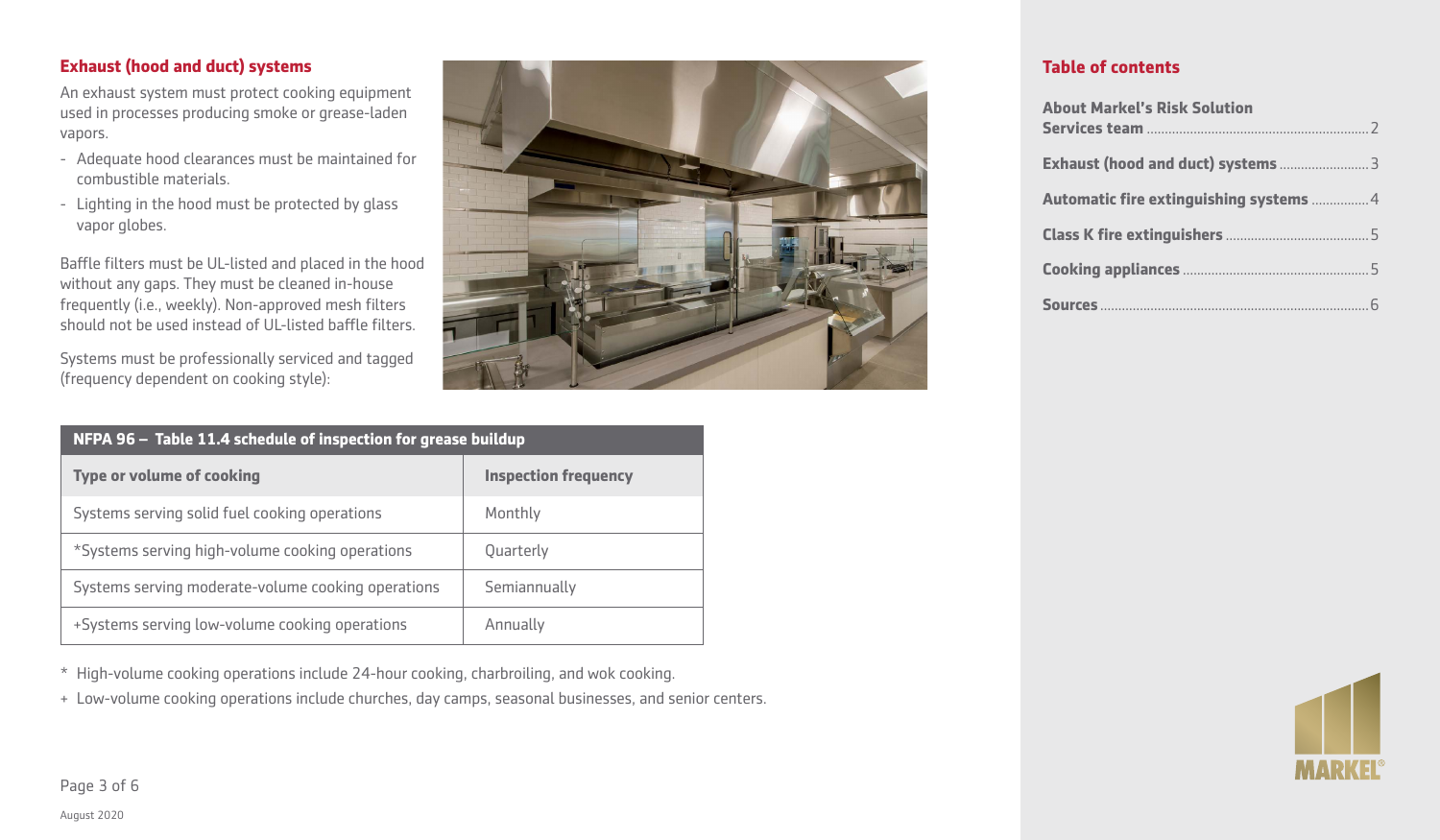Exhaust systems should terminate contaminants outside the building with fans or ducts in one of three configurations: through the roof, to the roof from the outside, or through a wall.

Openings where fans or grease ductwork exit the building must be sealed and include a weather-protected vented opening.

Combustible materials should not be placed within 18 inches of grease removal devices, exhaust fans, or ducts.

Exhaust termination fans and ducts should be free from accumulated grease and be professionally serviced along with other exhaust system components.

#### **Automatic fire extinguishing systems**

An automatic fire extinguishing system must protect cooking equipment used in processes producing grease-laden vapors (i.e., deep fat fryers, griddles, woks, charbroilers, etc.).

Automatic fire extinguishing systems must be UL-300 compliant, as well as professionally serviced and tagged semi-annually.

A manual pull station to activate the extinguishing system must be available or accessible.

Automatic fire extinguishing systems must be connected to an alarm system.

Extinguishing system nozzles must be covered by "blow-off" caps to prevent grease build-up inside the nozzles. Build-up can keep the system from operating properly if activated.





#### **Table of contents**

| <b>About Markel's Risk Solution</b>    |  |
|----------------------------------------|--|
|                                        |  |
| Automatic fire extinguishing systems 4 |  |
|                                        |  |
|                                        |  |
|                                        |  |



Page 4 of 6

August 2020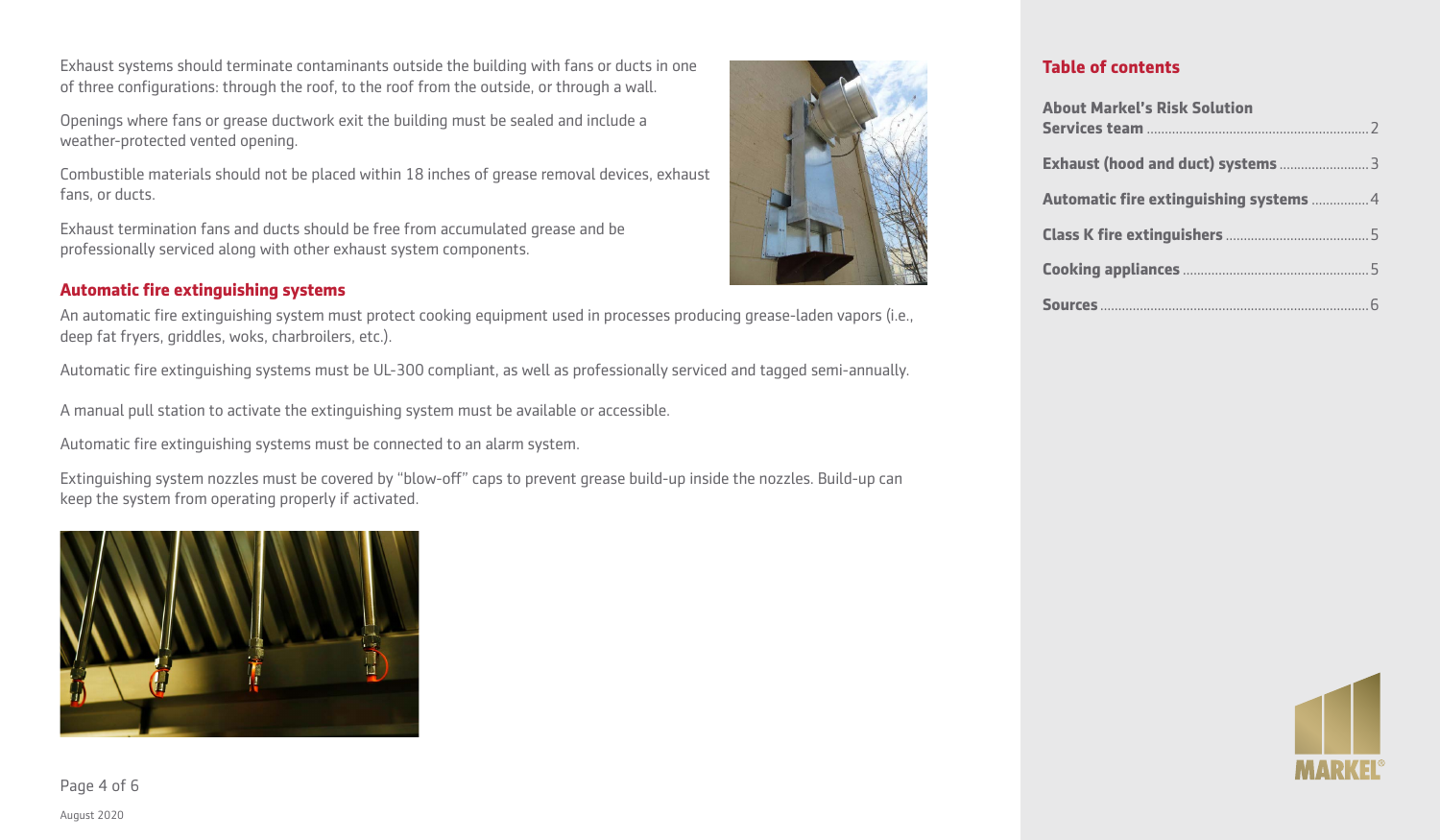#### **Class K fire extinguishers**



A class K fire extinguisher must be present in the kitchen for cooking appliance hazards that involve combustible cooking media (vegetable oils and animal oils and fats).

Class K fire extinguishers must be accessible and wall-mounted and no farther than 30 feet from the hazard.

Fire extinguishers must be professionally serviced and tagged annually.

A placard must be posted near the class K fire extinguisher stating, "IN CASE OF APPLIANCE FIRE, USE THIS EXTINGUISHER ONLY AFTER FIXED SUPPRESSION SYSTEM HAS BEEN ACTIVATED."

### **Cooking appliances**

All appliances protected by an automatic fire extinguishing system must be equipped with automatic devices to shut off sources of fuel and electrical power that produce heat.

Cooking appliances should be professionally inspected and serviced at least annually.



Deep fat fryer units must be positioned at least 16 inches away from any adjacent open-flame appliances when there is no baffle plate separating the exposures.

When a baffle plate is installed between a fryer and the adjacent open-flame appliance, it must be at least 8 inches in height.

Fryers must contain a high temperature limit switch to shut off the fuel source if the unit reaches 475 degrees Fahrenheit or above.

# **Table of contents**

| <b>About Markel's Risk Solution</b>    |  |
|----------------------------------------|--|
|                                        |  |
| Automatic fire extinguishing systems 4 |  |
|                                        |  |
|                                        |  |
|                                        |  |



Page 5 of 6